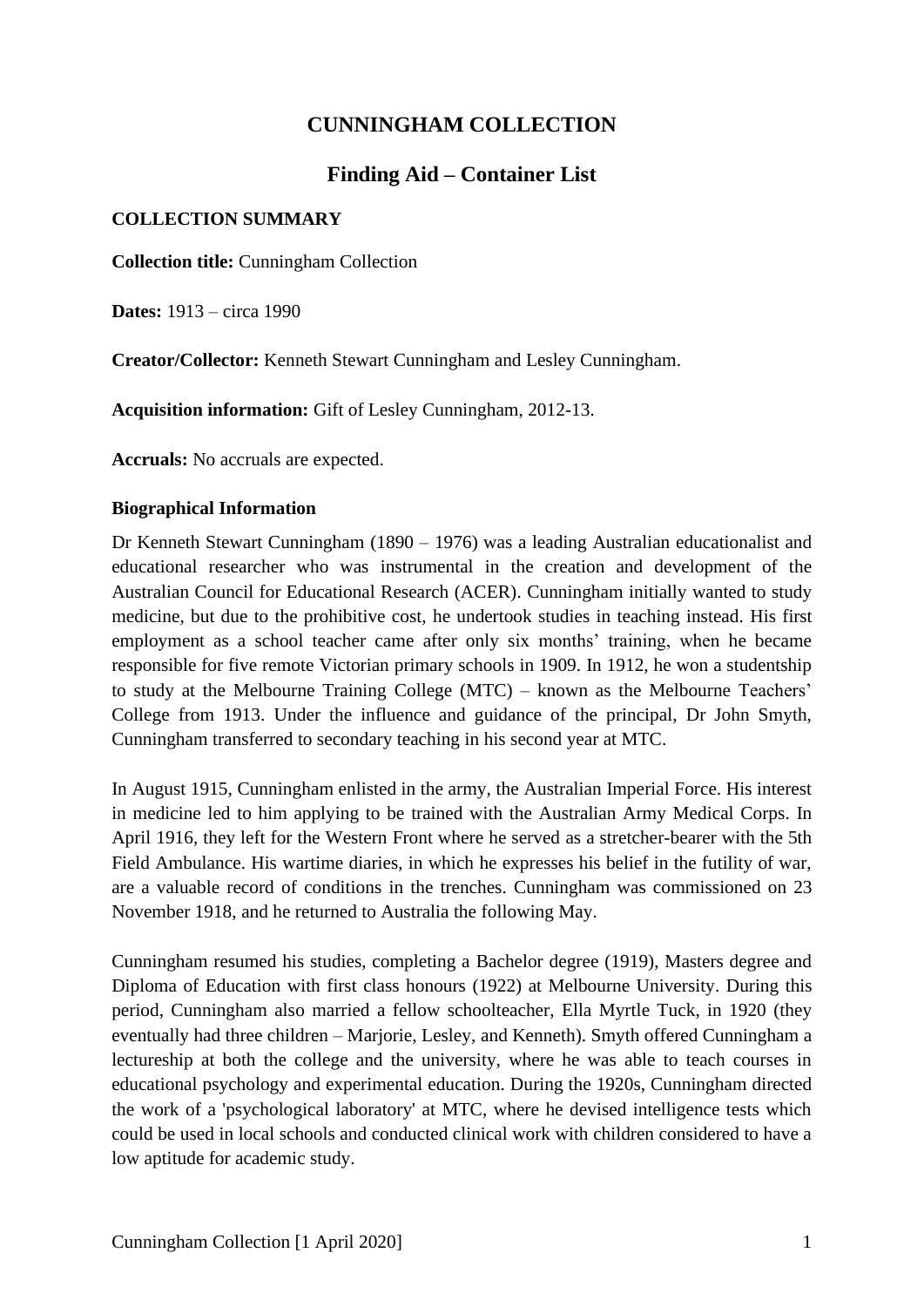After being awarded a Macy's scholarship, Cunningham undertook continuing studies at the Teacher's college, Columbia University, New York from 1925-27, where he wrote his doctoral thesis (1926) – published as *The Measurement of Early Levels of Intelligence* (New York, 1927). He took advantage of his time in New York to network and gain support for the establishment of an Australian educational research organisation. Consequently, the Australian Council for Educational Research (ACER) was founded in 1930 with a grant from the philanthropic Carnegie Corporation, New York. Dr Cunningham became the ACER's first Executive Officer, later to be known as the Director. He continued in the role until his retirement in 1954, whilst also serving on various committees and boards. The ACER has since grown into one of the world's leading educational research bodies, with offices in Dubai, Jakarta, Kuala Lumpur, London, New Delhi, as well as Melbourne, Sydney, Adelaide, Perth and Brisbane.

After his retirement, Dr Cunningham took on a role with the United Nations Educational, Scientific and Cultural Organization (UNESCO) as a consultant on teacher-training in Indonesia in 1955-56, and lived there for a few years with his wife, Ella. He continued to publish widely, and in 1965 Monash University had named a chair of education after him. Dr Cunningham remained in good health until a stroke left him partially paralysed in 1973. He died on 27 June 1976, a little over a year after his wife Ella's death on the  $27<sup>th</sup>$  of April 1975.

#### **References**

- Williams, Brian. (1993). Cunningham, Kenneth Stewart (1890-1976). *Australian Dictionary of Biography*.<http://adb.anu.edu.au/biography/cunningham-kenneth-stewart-9878>
- The Ryerson Index. (n.d.). The Ryerson Index to death notices and obituaries in Australian newspapers. Search for Notices.<http://ryersonindex.org/search.php>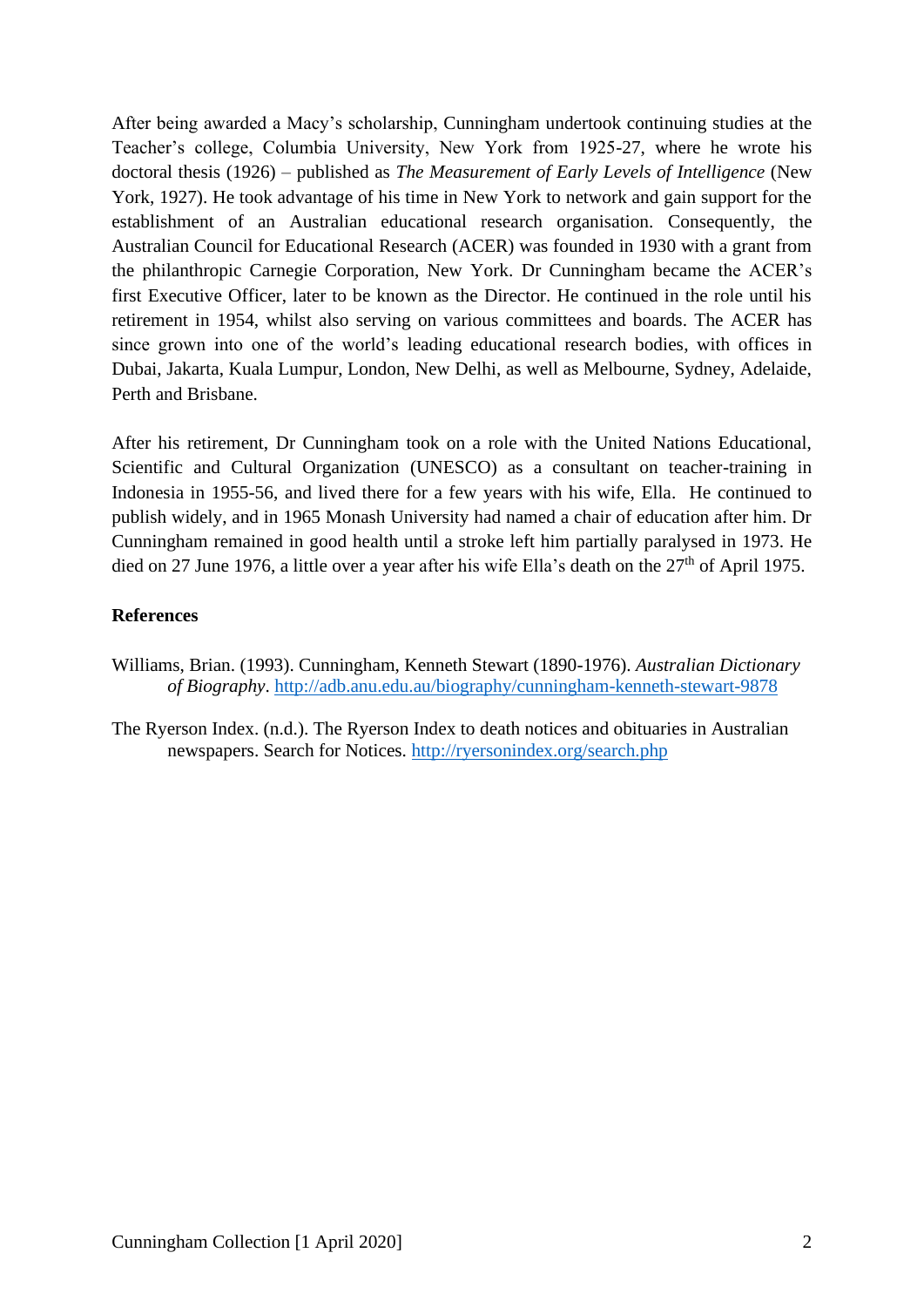**Custodial history:** After his death in 1976, Dr Cunningham's daughter, Lesley Cunningham, became the custodian of her father's personal papers. The National Archives of Australia acquired selected papers of Dr Cunningham's. The remainder of the material remained in his daughter Lesley's possession. Much of this material was donated to the Australian Council for Educational Research (ACER) by Lesley Cunningham a few years before her death. The donation was offered to Lance Deveson, ACER Library Manager, during a telephone conversation. Deveson had been visiting Lesley Cunningham regularly, which led to helping her sort out her massive collection of personal effects. Following the donation offer, Deveson was accompanied by ACER's Records Manager, Simon Fraser, to pick up the material which was accepted through a verbal agreement. A formal donation agreement was never drawn up.

**Language:** Most collection materials are in English; a few items, from Dr Cunningham's time working for UNESCO in Indonesia, include some words in Indonesian.

**Repository:** Cunningham Library, the Australian Council for Educational Research, Camberwell, Victoria, Australia.

**Processed by:** Christiane M J Hennequin, 2018 - 2020.

**Scope:** The collection contains papers, documents, photographs, films, and ephemera pertaining to Dr Cunningham's personal and professional life, as well as a few items from his wife, Ella, and daughter, Lesley. The collections items range from personal and professional correspondence and records (such as memberships to various organisations), a large album of French photographic postcards from the WWI period, several passports (including one United Nations diplomatic passport), a selection of pocket diaries, travel diaries, address books, notebooks, notes/memos, some publications (including Dr Cunningham's Columbia University thesis), a few photographs and birthday cards, ten reels of 16mm film, and various miscellaneous ephemera.

**Arrangement:** The collection was donated to ACER representatives over a period of time, with most items being placed into envelopes, manila folders, and boxes in an ad hoc manner. Consequently, original order has probably been disturbed in most instances, and to varying degrees. Occasional photographs were found amongst correspondence and/or ephemera.

**Conservation notes:** Two of the passports exhibit a sticky but immovable substance on their covers. Conservation treated is required.

**Additional notes:** The archival storage boxes are of a low grade 'acid-free' quality, suitable for records management and not for preservation of heritage materials. Transfer to acid-free, preservation-grade archival storage boxes and inert polypropylene plastic sleeves is recommended, and may be possible in due course. The large album of photographic postcards has been partially burnt, and therefore requires careful handling.